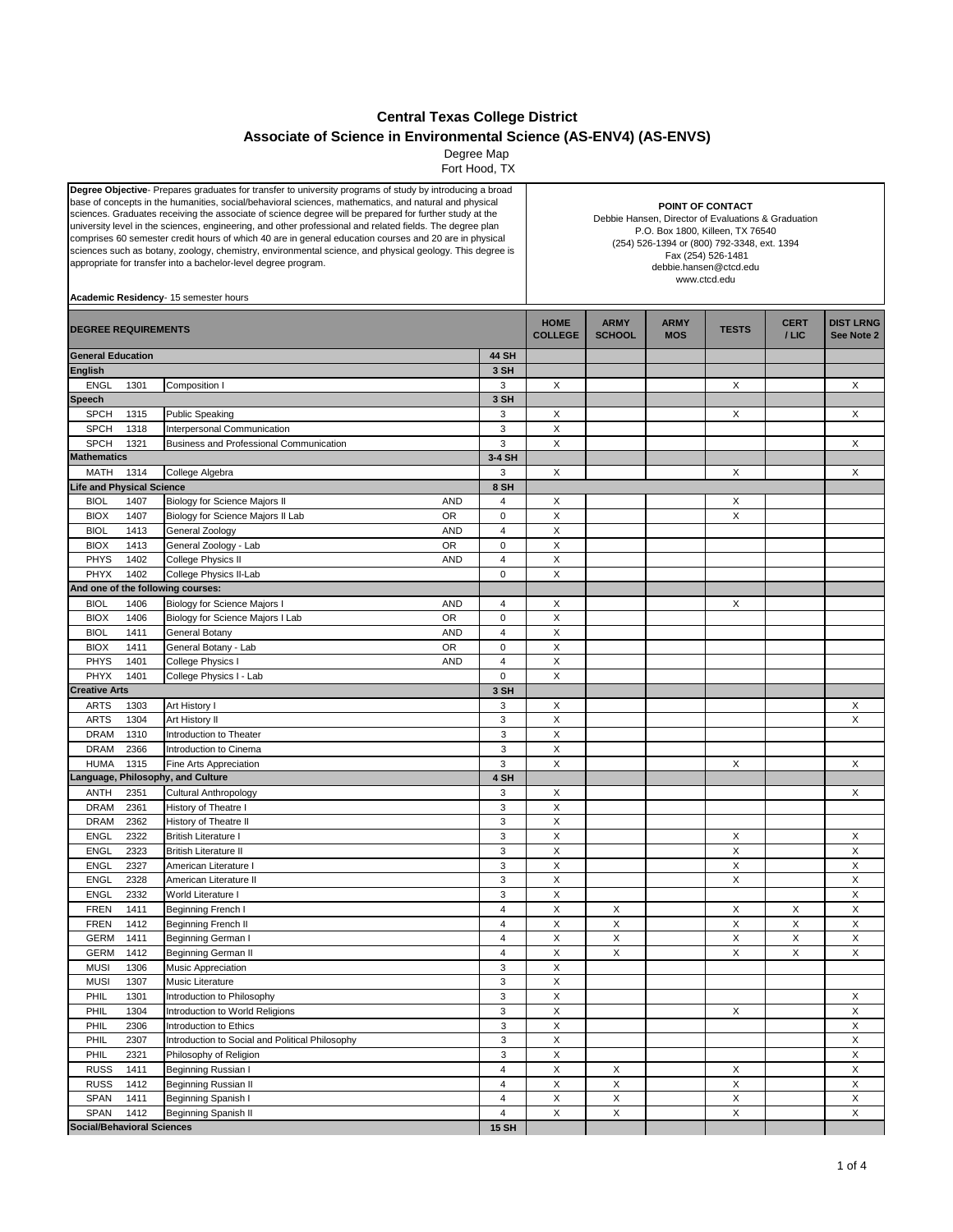|                              |      |                                                   | 3                       |             |   |   |   |             |
|------------------------------|------|---------------------------------------------------|-------------------------|-------------|---|---|---|-------------|
| GOVT                         | 2305 | <b>Federal Government</b>                         |                         | X           |   |   | X | X           |
| GOVT                         | 2306 | <b>Texas Government</b>                           | 3                       | X           |   |   | X | X           |
| <b>HIST</b>                  | 1301 | United States History I                           | 3                       | X           |   |   | Χ | X           |
| <b>HIST</b>                  | 1302 | United States History II                          | 3                       | X           |   |   | X | X           |
|                              |      | And one of the following courses:                 |                         |             |   |   |   |             |
| <b>AGRI</b>                  | 2317 | Introduction to Agriculture Economics             | 3                       | X           |   |   |   | X           |
|                              |      |                                                   |                         | X           |   |   |   |             |
| <b>ECON</b>                  | 2301 | Principles of Macroeconomics                      | 3                       |             |   |   | X | X           |
| <b>ECON</b>                  | 2302 | Principles of Microeconomics                      | 3                       | X           |   |   | X | X           |
| GEOG                         | 1301 | Physical Geography                                | 3                       | X           |   |   |   | X           |
| GEOG                         | 1302 | Cultural Geography                                | 3                       | X           |   |   | X | X           |
| GEOG                         | 1303 | World Regional Geography                          | 3                       | X           |   |   |   | X           |
|                              |      | Introduction to Political Science                 | 3                       | X           |   |   |   |             |
| GOVT                         | 2304 |                                                   |                         |             |   |   |   |             |
| <b>HIST</b>                  | 2301 | Texas History                                     | 3                       | X           |   |   |   | X           |
| <b>HIST</b>                  | 2311 | Western Civilization I                            | 3                       | X           |   |   | X | X           |
| <b>HIST</b>                  | 2312 | <b>Western Civilization II</b>                    | 3                       | X           |   |   | X | X           |
| <b>HIST</b>                  | 2381 | African-American History                          | 3                       | X           |   |   |   | X           |
|                              |      |                                                   |                         | X           |   |   |   |             |
| <b>PSYC</b>                  | 2301 | General Psychology                                | 3                       |             |   |   | X | X           |
| <b>PSYC</b>                  | 2308 | Child Psychology                                  | 3                       | X           |   |   | X | $\mathsf X$ |
| <b>PSYC</b>                  | 2314 | Life Span Growth and Development                  | 3                       | X           |   |   | X | X           |
| <b>PSYC</b>                  | 2315 | Psychology of Adjustment                          | 3                       | X           |   |   |   | X           |
| <b>PSYC</b>                  | 2316 | Psychology of Personality                         | 3                       | Χ           |   |   |   | X           |
|                              |      |                                                   |                         | X           |   |   |   |             |
| SOCI                         | 1301 | Introduction to Sociology                         | 3                       |             |   |   | X | X           |
| SOCI                         | 1306 | Social Problems                                   | 3                       | X           |   |   |   | X           |
| SOCI                         | 2301 | Marriage and the Family                           | 3                       | Χ           |   |   |   | X           |
| SOCI                         | 2319 | <b>Minority Studies</b>                           | 3                       | X           |   |   |   | X           |
| <b>Component Area Option</b> |      |                                                   | 3-4 SH                  |             |   |   |   |             |
| AGRI                         | 1407 |                                                   | 4                       | X           |   |   |   |             |
|                              |      | Agronomy                                          |                         |             |   |   |   |             |
| <b>AGRI</b>                  | 1415 | Horticulture                                      | $\overline{4}$          | X           |   |   |   |             |
| <b>AGRI</b>                  | 1419 | Introductory Animal Science (Animal Husbandry)    | $\overline{\mathbf{4}}$ | X           |   |   |   |             |
| <b>AGRI</b>                  | 2317 | Introduction to Agriculture Economics             | 3                       | X           |   |   |   |             |
| <b>ANTH</b>                  | 2351 | <b>Cultural Anthropology</b>                      | 3                       | X           |   |   |   |             |
| <b>ARTS</b>                  | 1303 |                                                   | 3                       | X           |   |   | X | X           |
|                              |      | Art History I                                     |                         |             |   |   |   |             |
| <b>ARTS</b>                  | 1304 | Art History II                                    | 3                       | Χ           |   |   |   | X           |
| <b>BCIS</b>                  | 1305 | <b>Business Computer Applications</b>             | 3                       | $\mathsf X$ |   |   |   |             |
| <b>BIOL</b>                  | 1406 | <b>Biology for Science Majors I</b><br><b>AND</b> | 4                       | X           |   |   | X |             |
| <b>BIOX</b>                  | 1406 | Biology for Science Majors I Lab                  | $\mathbf 0$             | X           |   |   |   |             |
|                              |      |                                                   |                         |             |   |   |   |             |
| <b>BIOL</b>                  | 1407 | Biology for Science Majors II<br><b>AND</b>       | 4                       | X           |   |   | X |             |
| <b>BIOX</b>                  | 1407 | Biology for Science Majors II Lab                 | $\pmb{0}$               | Χ           |   |   |   |             |
| <b>BIOL</b>                  | 1408 | Biology for Non-Science Majors I<br><b>AND</b>    | $\overline{4}$          | Χ           |   |   |   |             |
| <b>BIOX</b>                  | 1408 | Biology for Non-Science Majors I Lab              | 0                       | Χ           |   |   |   |             |
| <b>BIOL</b>                  | 1409 | Biology for Non-Science Majors II<br><b>AND</b>   | $\overline{4}$          | Χ           |   |   |   |             |
| <b>BIOX</b>                  | 1409 |                                                   | $\pmb{0}$               | X           |   |   |   |             |
|                              |      | Biology for Non-Science Majors II Lab             |                         |             |   |   |   |             |
| <b>BIOL</b>                  | 1411 | <b>AND</b><br>General Botany                      | $\overline{4}$          | X           |   |   |   |             |
| <b>BIOX</b>                  | 1411 | General Botany - Lab                              | $\mathbf 0$             | Χ           |   |   |   |             |
| <b>BIOL</b>                  | 1413 | General Zoology<br><b>AND</b>                     | $\overline{4}$          | X           |   |   |   |             |
| <b>BIOX</b>                  | 1413 | General Zoology - Lab                             | $\pmb{0}$               | X           |   |   |   |             |
| <b>BIOL</b>                  | 2401 | <b>AND</b>                                        | 4                       | X           |   |   |   |             |
|                              |      | Anatomy and Physiology I                          |                         |             |   |   |   |             |
| <b>BIOX</b>                  | 2401 | Anatomy and Physiology I Lab                      | $\mathbf 0$             | X           |   |   |   |             |
| <b>BIOL</b>                  | 2402 | Anatomy and Physiology II<br><b>AND</b>           | 4                       | X           |   |   |   |             |
| <b>BIOX</b>                  | 2402 | Anatomy and Physiology II Lab                     | 0                       | X           |   |   |   |             |
| <b>BIOL</b>                  | 2420 | Microbiology for Non-Science Majors<br><b>AND</b> | 4                       | X           |   |   |   |             |
| <b>BIOX</b>                  | 2420 | Microbiology for Non-Science Majors Lab           | 0                       | X           |   |   |   |             |
|                              |      |                                                   |                         |             |   |   |   |             |
| <b>BIOL</b>                  | 2421 | Microbiology for Science Majors<br><b>AND</b>     | 4                       | X           |   |   |   |             |
| <b>BIOX</b>                  | 2421 | Microbiology for Science Majors Lab               | 0                       | X           |   |   |   |             |
| <b>BUSI</b>                  | 1301 | <b>Business Principles</b>                        | 3                       | X           |   |   |   |             |
| CHEM                         | 1406 | <b>AND</b><br>Introductory Chemistry I            | 4                       | Χ           |   |   |   |             |
| <b>CHEX</b>                  | 1406 | Introductory Chemistry I-Lab                      | 0                       | Χ           |   |   |   |             |
|                              |      |                                                   |                         |             |   |   |   |             |
| CHEM                         | 1407 | Introductory Chemistry II<br><b>AND</b>           | 4                       | Χ           |   |   |   |             |
| CHEX                         | 1407 | Introductory Chemistry II-Lab                     | 0                       | X           |   |   |   |             |
| COSC                         | 1301 | Introduction to Computing                         | 3                       | X           | X | X | X |             |
| <b>DRAM</b>                  | 1310 | Introduction to Theater                           | 3                       | X           |   |   |   |             |
| DRAM                         | 2361 |                                                   | 3                       | Χ           |   |   |   |             |
|                              |      | History of Theatre I                              |                         |             |   |   |   |             |
| <b>DRAM</b>                  | 2362 | History of Theatre II                             | 3                       | Χ           |   |   |   |             |
| DRAM                         | 2366 | Introduction to Cinema                            | 3                       | X           |   |   |   |             |
| ECON                         | 2301 | Principles of Macroeconomics                      | 3                       | X           |   |   | X |             |
| <b>ECON</b>                  | 2302 | Principles of Microeconomics                      | 3                       | X           |   |   | X |             |
| ENGL                         | 1302 |                                                   | 3                       | Χ           |   |   |   |             |
|                              |      | Composition II                                    |                         |             |   |   |   |             |
| ENGL                         | 2322 | <b>British Literature I</b>                       | 3                       | X           |   |   |   |             |
| ENGL                         | 2323 | <b>British Literature II</b>                      | 3                       | Χ           |   |   | X | X           |
| ENGL                         | 2327 | American Literature I                             | 3                       | X           |   |   |   |             |
| ENGL                         | 2328 | American Literature II                            | $\mathsf 3$             | $\mathsf X$ |   |   |   |             |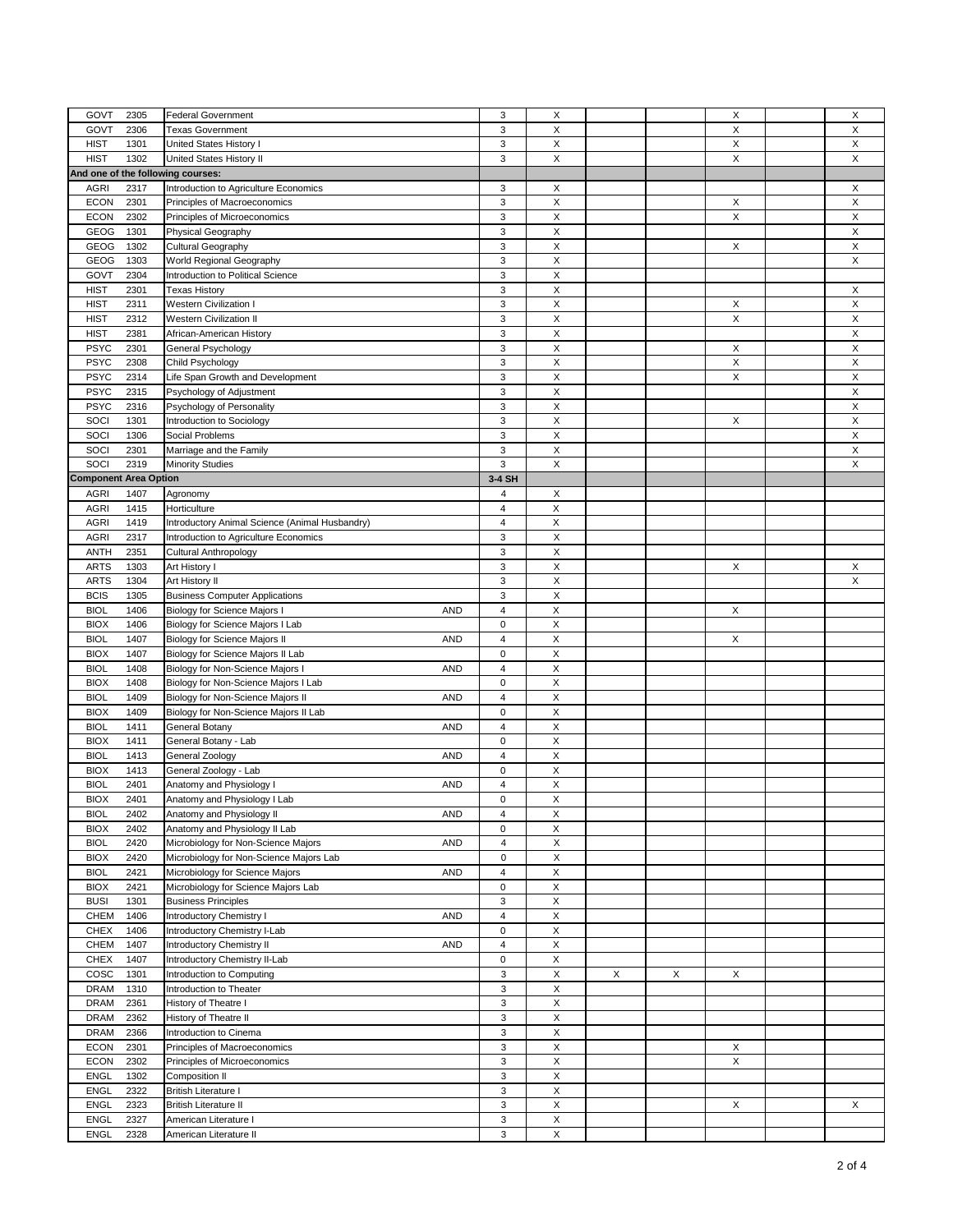| <b>ENGL</b><br>2332 | World Literature I                                | 3                       | Х           |   |                           |             |   |             |
|---------------------|---------------------------------------------------|-------------------------|-------------|---|---------------------------|-------------|---|-------------|
| <b>FREN</b><br>1411 | Beginning French I                                | $\overline{\mathbf{4}}$ | Χ           | X |                           | X           | X | X           |
| <b>FREN</b><br>1412 | Beginning French II                               | 4                       | Χ           | X |                           | X           | X | X           |
| GEOG<br>1301        | Physical Geography                                | 3                       | X           |   |                           |             |   | X           |
| GEOG<br>1302        | Cultural Geography                                | 3                       | X           |   |                           | X           |   | X           |
| GEOG<br>1303        | World Regional Geography                          | 3                       | X           |   |                           | X           |   | X           |
|                     |                                                   |                         |             |   |                           |             |   |             |
| <b>GEOL</b><br>1404 | <b>Historical Geology</b><br><b>AND</b>           | 4                       | X           |   |                           |             |   |             |
| GEOX<br>1404        | <b>Historical Geology Lab</b>                     | $\pmb{0}$               | X           |   |                           |             |   |             |
| <b>GERM</b><br>1411 | Beginning German I                                | 4                       | $\mathsf X$ | X |                           | Х           | X | X           |
| <b>GERM</b><br>1412 | <b>Beginning German II</b>                        | 4                       | $\mathsf X$ | X |                           | X           | X | X           |
| GOVT<br>2304        | Introduction to Political Science                 | 3                       | Χ           |   |                           |             |   |             |
|                     |                                                   |                         |             |   |                           |             |   |             |
| <b>HIST</b><br>2301 | <b>Texas History</b>                              | 3                       | $\mathsf X$ |   |                           |             |   | X           |
| <b>HIST</b><br>2311 | <b>Western Civilization I</b>                     | 3                       | X           |   |                           | X           |   | X           |
| <b>HIST</b><br>2312 | <b>Western Civilization II</b>                    | 3                       | X           |   |                           | $\mathsf X$ |   | X           |
| <b>HIST</b><br>2381 | African-American History                          | 3                       | $\mathsf X$ |   |                           |             |   | X           |
| <b>HUMA</b><br>1315 | Fine Arts Appreciation                            | 3                       | $\mathsf X$ |   |                           | X           |   | $\mathsf X$ |
|                     |                                                   |                         |             |   |                           |             |   |             |
| KINE<br>1106        | Basketball I                                      | $\mathbf{1}$            | Χ           |   |                           |             |   |             |
| KINE<br>1107        | <b>Basketball II</b>                              | $\mathbf{1}$            | $\mathsf X$ |   |                           |             |   |             |
| <b>KINE</b><br>1108 | Bowling I                                         | 1                       | Χ           |   |                           |             |   |             |
| KINE<br>1109        | <b>Bowling II</b>                                 | 1                       | Χ           |   |                           |             |   |             |
| KINE<br>1110        | Fitness Walking I                                 | $\mathbf{1}$            | $\mathsf X$ |   |                           |             |   |             |
|                     |                                                   |                         |             |   |                           |             |   |             |
| KINE<br>1111        | Fitness Walking II                                | $\mathbf{1}$            | X           |   |                           |             |   |             |
| KINE<br>1114        | Spin Bike I                                       | $\mathbf{1}$            | $\mathsf X$ |   |                           |             |   |             |
| KINE<br>1115        | Spin Bike II                                      | $\mathbf{1}$            | X           |   |                           |             |   |             |
| KINE<br>1122        | Kickboxing/Aerobics                               | $\mathbf{1}$            | $\mathsf X$ |   |                           |             |   |             |
| KINE<br>1123        | Muay Thai Kickboxing I                            | $\mathbf{1}$            | $\mathsf X$ |   |                           |             |   |             |
| 1124                |                                                   | $\mathbf{1}$            | X           |   |                           |             |   |             |
| KINE                | Muay Thai Kickboxing II                           |                         |             |   |                           |             |   |             |
| KINE<br>1125        | Physical Conditioning I                           | $\overline{1}$          | Χ           | X | X                         |             |   |             |
| KINE<br>1126        | Physical Conditioning II                          | $\mathbf{1}$            | $\mathsf X$ | X | $\boldsymbol{\mathsf{X}}$ |             |   |             |
| KINE<br>1127        | Soccer I                                          | $\mathbf{1}$            | X           |   |                           |             |   |             |
| KINE<br>1128        | Soccer II                                         | $\mathbf{1}$            | Χ           |   |                           |             |   |             |
|                     |                                                   |                         |             |   |                           |             |   |             |
| KINE<br>1132        | Swimming I                                        | $\mathbf{1}$            | X           | X | X                         |             |   |             |
| KINE<br>1133        | Swimming II                                       | $\mathbf{1}$            | $\sf X$     | Χ | X                         |             |   |             |
| KINE<br>1135        | Tennis I                                          | $\mathbf{1}$            | $\mathsf X$ |   |                           |             |   |             |
| <b>KINE</b><br>1136 | Tennis II                                         | $\mathbf{1}$            | X           |   |                           |             |   |             |
| KINE<br>1137        | Volleyball I                                      | 1                       | Χ           |   |                           |             |   |             |
| KINE<br>1138        |                                                   | $\mathbf{1}$            | $\mathsf X$ |   |                           |             |   |             |
|                     | Volleyball II                                     |                         |             |   |                           |             |   |             |
| KINE<br>1139        | Water Fitness I                                   | $\mathbf{1}$            | X           |   |                           |             |   |             |
| KINE<br>1140        | Water Fitness II                                  | $\mathbf{1}$            | $\mathsf X$ |   |                           |             |   |             |
| KINE<br>1143        | Weight Training I                                 | $\mathbf{1}$            | X           |   |                           |             |   |             |
| 1144<br>KINE        | Weight Training II                                | $\mathbf{1}$            | $\mathsf X$ |   |                           |             |   |             |
| KINE<br>1146        | Yoga I                                            | $\mathbf{1}$            | $\mathsf X$ |   |                           |             |   |             |
|                     |                                                   |                         |             |   |                           |             |   |             |
| KINE<br>1147        | Yoga II                                           | $\mathbf{1}$            | X           |   |                           |             |   |             |
| KINE<br>1149        | Jogging I                                         | 1                       | X           |   |                           |             |   |             |
| KINE<br>1150        | Jogging II                                        | $\mathbf{1}$            | $\mathsf X$ |   |                           |             |   |             |
| KINE<br>2100        | Zoomba Cardio                                     | $\mathbf{1}$            | X           |   |                           |             |   |             |
| KINE<br>2104        |                                                   | $\mathbf{1}$            | $\mathsf X$ |   |                           |             |   |             |
|                     | Zoomba Cardio II                                  | 1                       |             |   |                           |             |   |             |
| <b>KINE</b><br>2105 | Krav Self-Defense I                               |                         | X           |   |                           |             |   |             |
| <b>KINE</b><br>2106 | Krav Self-Defense II                              | $\mathbf{1}$            | X           |   |                           |             |   |             |
| KINE<br>2107        | Boot Camp I                                       | $\mathbf{1}$            | X           |   |                           |             |   |             |
| KINE<br>2108        | Boot Camp II                                      | $\mathbf{1}$            | X           |   |                           |             |   |             |
| KINE<br>2109        | Eagle Fit I                                       | $\mathbf{1}$            | X           |   |                           |             |   |             |
|                     |                                                   |                         |             |   |                           |             |   |             |
| KINE<br>2110        | Eagle Fit II                                      | $\mathbf{1}$            | $\mathsf X$ |   |                           |             |   |             |
| <b>MATH</b><br>1332 | Contemporary Mathematics (Quantitative Reasoning) | 3                       | X           |   |                           | X           |   | X           |
| <b>MATH</b><br>1342 | <b>Elementary Statistical Methods</b>             | 3                       | X           |   |                           | X           |   | X           |
| MATH<br>1414        | College Algebra                                   | 3                       | X           |   |                           |             |   |             |
| MATH<br>2412        | Pre-Calculus Math                                 | 4                       | X           |   |                           |             |   | $\mathsf X$ |
|                     |                                                   |                         |             |   |                           |             |   |             |
| MATH<br>2413        | Calculus I                                        | 4                       | $\mathsf X$ |   |                           |             |   |             |
| <b>MUSI</b><br>1306 | Music Appreciation                                | 3                       | X           |   |                           |             |   | X           |
| <b>MUSI</b><br>1307 | Music Literature                                  | 3                       | Χ           |   |                           |             |   | X           |
| PHIL<br>1301        | Introduction to Philosophy                        | 3                       | X           |   |                           |             |   | X           |
| PHIL<br>1304        | Introduction to World Religions                   | 3                       | $\mathsf X$ |   |                           | X           |   | X           |
|                     |                                                   |                         |             |   |                           |             |   |             |
| PHIL<br>2306        | Introduction to Ethics                            | 3                       | X           |   |                           | X           |   | X           |
| PHIL<br>2307        | Introduction to Social and Political Philosophy   | 3                       | $\mathsf X$ |   |                           |             |   | $\mathsf X$ |
| PHIL<br>2321        | Philosophy of Religion                            | 3                       | X           |   |                           |             |   | X           |
| <b>PHYS</b><br>1401 | <b>AND</b><br>College Physics I                   | 4                       | $\mathsf X$ |   |                           |             |   |             |
| PHYX<br>1401        | College Physics I Lab                             | 0                       | Χ           |   |                           |             |   |             |
|                     |                                                   |                         |             |   |                           |             |   |             |
| PHYS<br>1402        | College Physics II<br><b>AND</b>                  | 4                       | X           |   |                           |             |   |             |
| PHYX<br>1402        | College Physics II Lab                            | 0                       | X           |   |                           |             |   |             |
| PHYS<br>1403        | <b>Stars and Galaxies</b><br>AND                  | $\overline{4}$          | X           |   |                           | X           |   | X           |
| PHYX<br>1403        | Stars and Galaxies - Lab                          | 0                       | $\mathsf X$ |   |                           |             |   | X           |